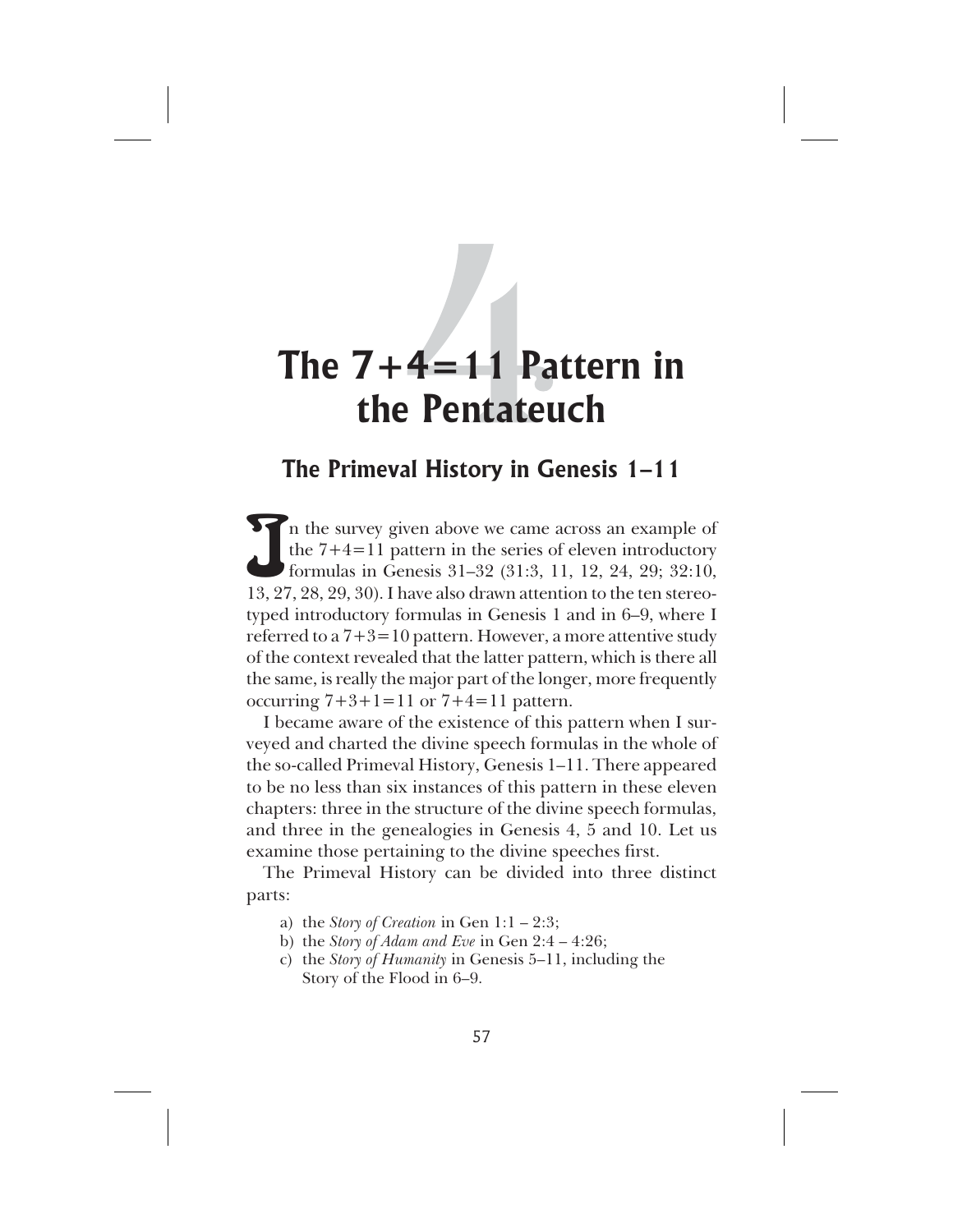The chart I made of the introductory divine speech formulas convinced me that they not only give structure to the material, but they also tie the diverse elements together to give them unity. Let me illustrate what I mean, starting with the eleven divine speeches pertaining to creation, which can be divided into three categories.

- a) heaven and earth with all their living creatures
- b) humanity
- c) womankind
- a) The creation of the cosmos and all its living creatures 1. And God said: *command regarding light* 1:3
	- 2. And God said: *command regarding the firmament* 1:6
	- 3. And God said: *command regarding the sea and earth* 1:9
	- **4. And God said: command regarding vegetation 1:11**
	- 5. And God said: *command regarding heavenly bodies* 1:14
	- 6. And God said: *command regarding creatures/birds* 1:20
	- 7. And God said: *command regarding cattle/beasts*

#### b) The creation of humanity

- 8. And God said: *deliberation to create human beings* 1:26 9. And God said: *blessing for human beings* 1:28 10.And God said: *providing food for human beings* 1:29<sup>2</sup>
- c) The creation of womankind
	- 11. And the Lord God said: *decision to create Eve* 2:18

The author clearly wanted to attain the pattern he intended:  $7+3+1=11$ .

In Genesis 1–2, two additional divine speeches are cited: the blessing of the living creatures and birds in 1:22 and the command regarding the trees in the garden in 2:16. Both of them clearly fall outside the series of eleven utterances introduced by stereotyped formulas using the finite verb "to say." God's blessing in 1:22 is simply introduced by the words "And God blessed them, saying," without the use of the finite verb "he said." Likewise God's command in 2:16 is introduced by the phrase "And God commanded the man, saying."

On the other hand, however, the blessing for mankind in 1:28, being on a higher level than the low-key blessing in 1:22,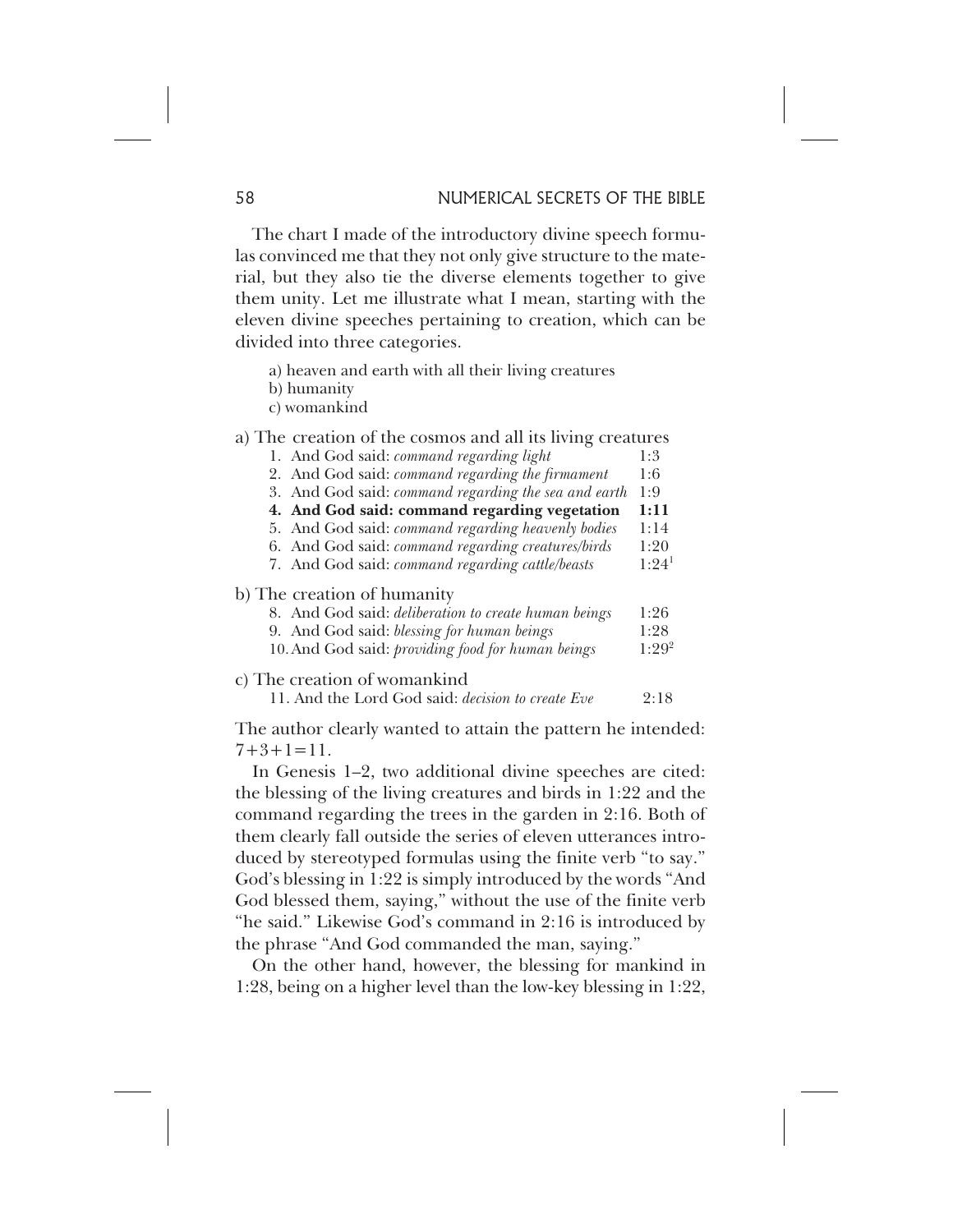is introduced by the crucial stereotyped formula "and God said" used throughout the series.<sup>3</sup> The seven divine utterances in category a) are clearly commands, distinguishing them from those in categories b) and c), which have quite a different character, being divine deliberations or decisions expressing God's thoughts (numbers 8 and 11), and divine addresses expressing his blessing of mankind and his measures regarding food (numbers 9 and 10). This means that not only formally but also as regards contents the first seven utterances belong together. This string of seven divine utterances in Gen 1:1–25 is inextricably linked to the next three utterances in 1:26–30.

In the first of these, in 1:26, God does not create through his commanding word, but deliberates and reflects on his plan to create human beings. God's thoughts are expressed in words in the form of a soliloquy or interior monologue. In the second utterance, in 1:28, God is presented as giving his blessing to mankind, addressing them directly. Finally, in the third, God expresses the measures he has taken to provide food for mankind and all other creatures.

The way in which the author speaks about the creation of mankind as an act that does not fit into the previous seven acts of creation, shows that it was considered to belong to a different category, being on a higher level. Therefore it is presented as the result of a separate and special act of divine deliberation and reflection. This observation shows once again how the form and structure of a text can give us information about its contents. Strictly speaking, there are not ten "words of creation"—an often used, but incorrect term—but seven. However, these seven utterances and the following three belong both structurally and with respect to contents inseparably together in a fixed pattern:  $7+3=10$ .

This coherence is found also in the eleventh divine utterance in 2:18—God's decision to create Eve; for it is a deliberation just like that in 1:26 regarding the creation of human beings. From the perspective of creation, God's decision to create Eve cannot be separated from the preceding acts of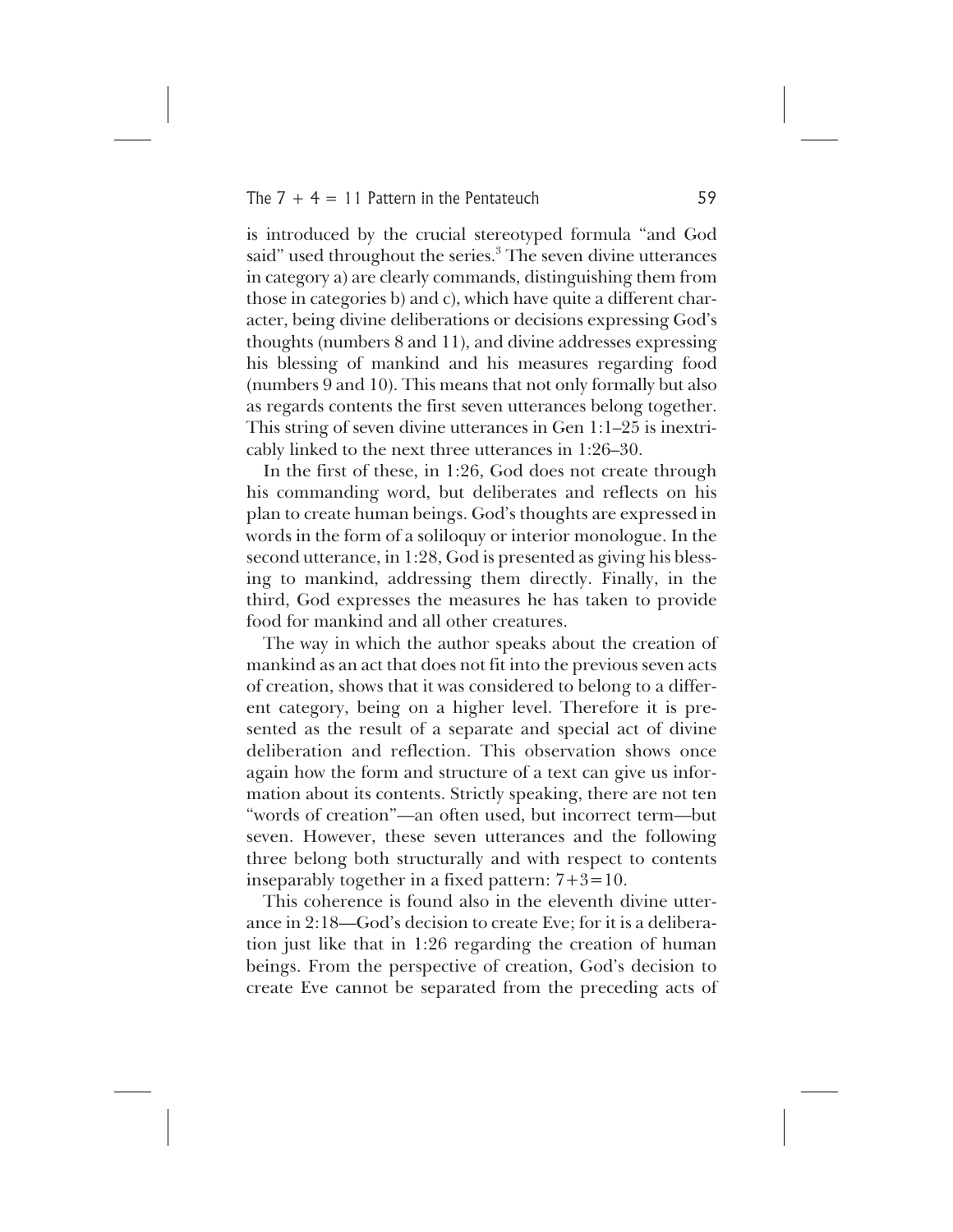creation. The chain of creative acts that runs through Genesis 1 does not cease before it comes to an end in Gen 2:18. God's creation attains its completion only in the creation of "the mother of all living beings" (3:20).

From a literary point of view, the story about the creation of Eve does not actually belong to the Story of Creation, since it is part of the Story of Adam and Eve in Gen 2:4 – 4:26. This is also attested by the use of the divine designation "The Lord God" in the introductory formula in 2:18, which is the name that is currently used in this story. However, the Story of Creation and the Story of Adam and Eve were composed as inseparably connected links of the narrative chain that stretches from the creation of the world to the Babylonian Exile, and were intended to be read as one continuous story.<sup>4</sup>

What we have said about the creation of mankind on the basis of a special divine deliberation applies *mutatis mutandis* to the creation of Eve, as a "partner suited to him"—not "helper to fit him"—who represents *woman*kind, as Adam represents *man*kind. In light of this, the creation of the female human being is thus placed on a different, and incontestably higher level than the creation of the male. This is also expressed by the idea that she was created uniquely from a rib of the male, who was considered to have been "formed of dust from the ground" (2:7).

Let us now survey and chart the divine speech formulas in the rest of the Story of Adam and Eve (Genesis 3–4). It will show that the  $7+4=11$  pattern was used here too, linking the Story of the Fall (Genesis 3) with that of Cain and Abel (Genesis 4). In chapter 3, we find three references to a divine saying, which fall outside the series of introductory formulas:

- in 3:1 the snake cites God's command: "*Did God not say*, 'You shall not eat of any tree of the garden?'"
- in 3:3 the woman refers to God's command: ". . . *but God said*, 'You shall not eat of the fruit of the tree which is in the middle of the garden . . .'"
- $\triangleright$  in 3:17 God refers to what he had commanded: "... the tree of which I *commanded you, saying*: 'You shall not eat of it . . .'"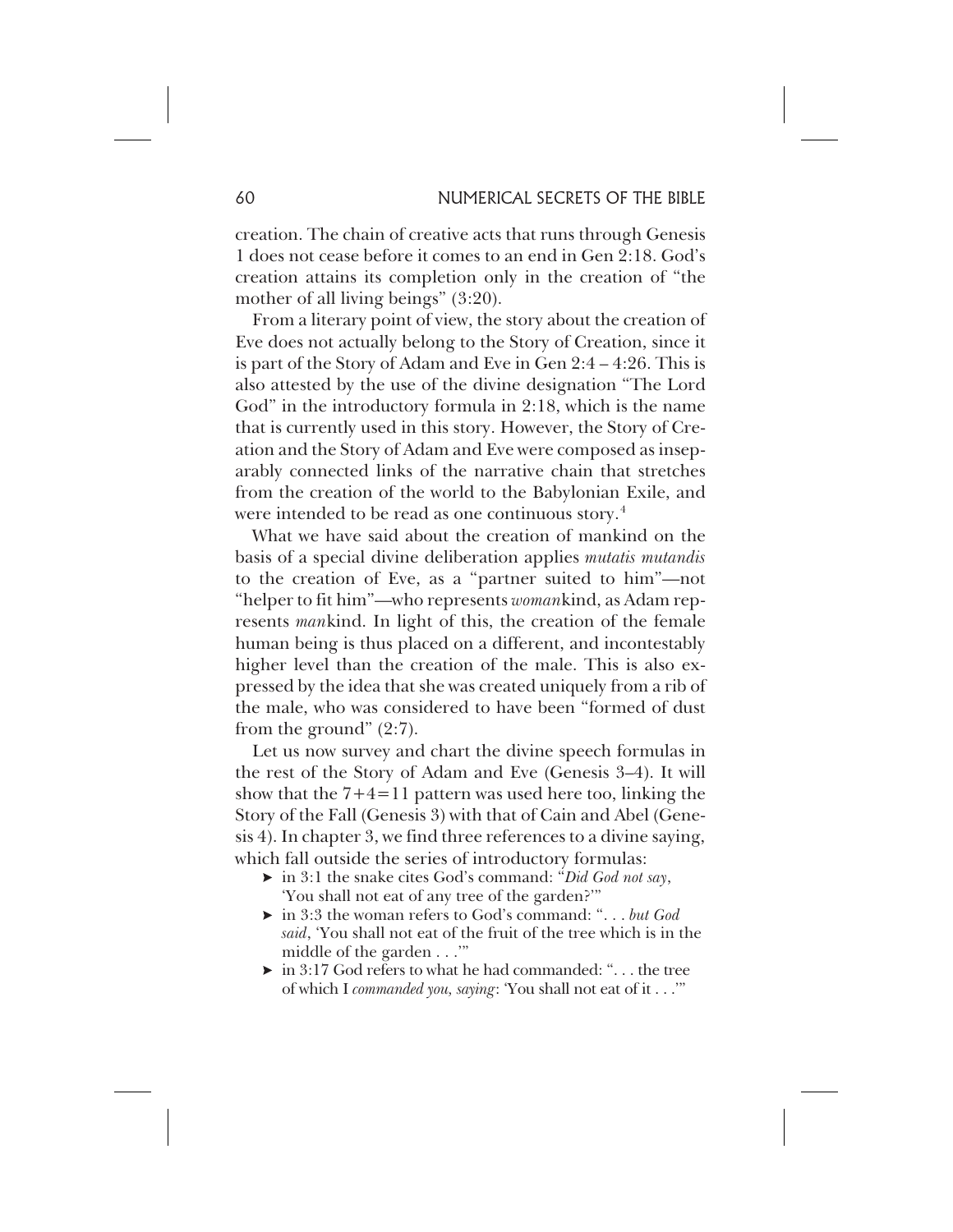There are eleven formulas introducing the divine speeches in the discourse between God and the other characters in the story.

|    | 1. The Lord God <i>called</i> to the man and said to him | 3:9  |
|----|----------------------------------------------------------|------|
| 2. | And he said                                              | 3:11 |
|    | 3. And the Lord said to the woman                        | 3:13 |
|    | 4. And the Lord God said to the snake                    | 3:14 |
|    | 5. To the woman he said                                  | 3:16 |
|    | 6. To the man he said                                    | 3:17 |
|    | 7. Then the Lord God said (deliberation)                 | 3:22 |
|    | 8. And the Lord said to Cain                             | 4:6  |
|    | 9. And the Lord said to Cain                             | 4:9  |
|    | 10. And he said                                          | 4:10 |
|    | 11. And the Lord said to him                             | 4:15 |

The series of eleven introductory formulas begin with God's *calling* to man, which is in fact calling him to account. This not only concerns Adam and Eve but also Cain. A closer examination of the use of the verb "to call" with God as subject brings some interesting facts to light. First, it occurs exactly seven times in the Primeval History (1:5a, 5b, 8, 10a, 10b; 3:9; 5:2). Second, in 5:2 the verb seems to open the series of eleven divine speeches in chapters 6–11 (see further below). Third, it appears to have the same function at the beginning of the series of divine speeches in Exod 3:4 onwards; Exod 19:3 onwards; Exod 24:16 onwards and in Lev 1:1 onwards, which I will not discuss further in detail here.<sup>5</sup>

There are no divine speeches in Genesis 5. The only reference to God's speaking is what is said in verse 2: "He created the male and female and he blessed them and *called* them man." By the way, this is the seventh and last occurrence of the verb "to call" with God as subject in the Primeval History. In the Story of the Flood, Genesis 6–9, I have detected a series of seven divine utterances from the beginning up to God's blessing of Noah and his sons after the flood (6:3 – 9:7). This series is followed by three divine speeches dealing with God's covenant with Noah and his offspring, in 9:8–17. In the rest of the Primeval History, there occurs only one divine speech: in the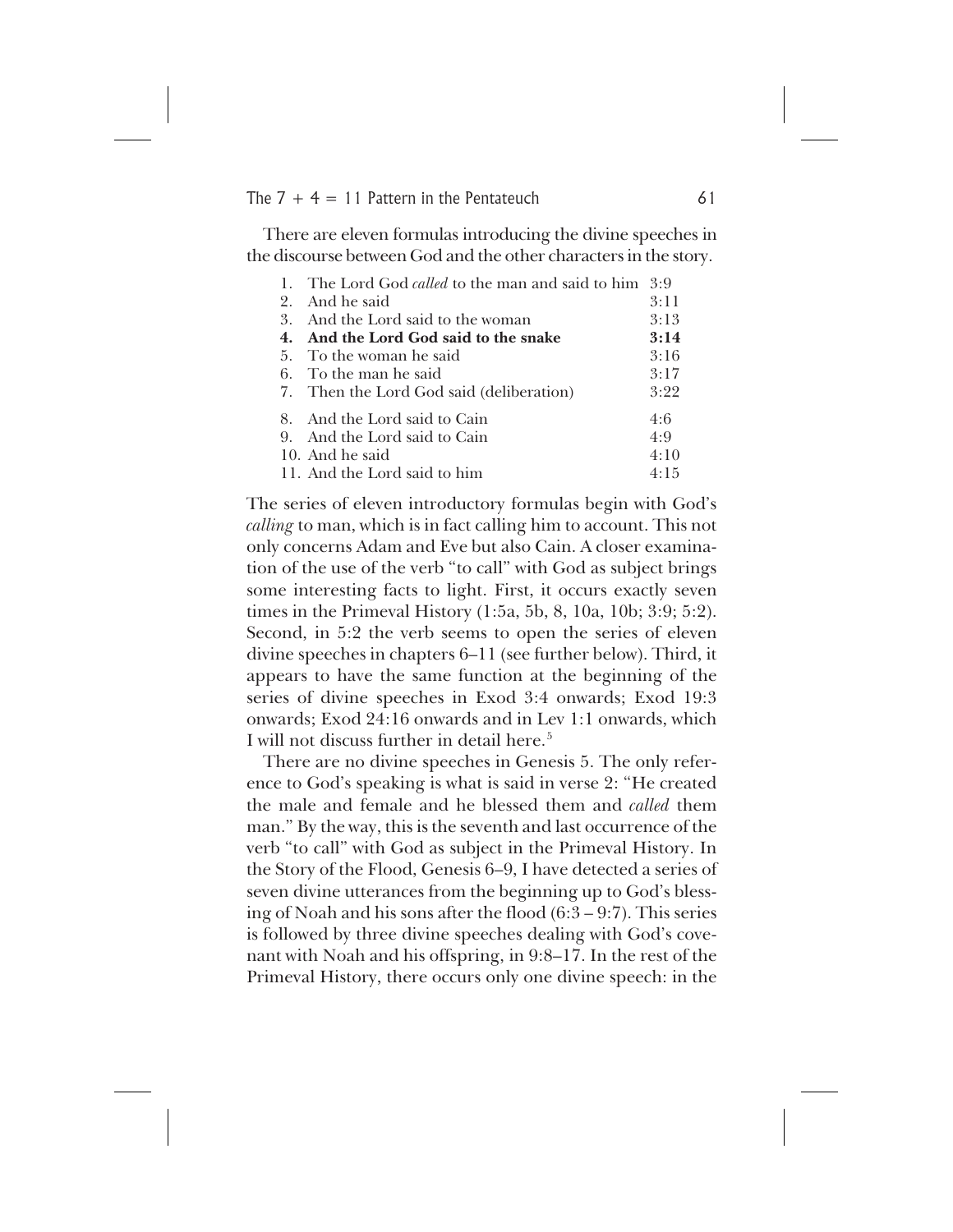Story of the Tower of Babel in Gen 11:6–7. The 7+3+1=11 pattern speaks for itself in the following survey:

|    | 1. And the Lord said ( <i>deliberation</i> )          | 6:3  |
|----|-------------------------------------------------------|------|
| 2. | And the Lord said ( <i>deliberation</i> )             | 6:7  |
| 3. | And God said to Noah (command to build the ark)       | 6:13 |
|    | 4. And the Lord said to Noah (command to enter it)    | 7:1  |
|    | 5. And the Lord spoke to Noah (command to leave it)   | 8:15 |
| 6. | And the Lord said in his heart <i>(deliberation)</i>  | 8:21 |
|    | 7. And God blessed Noah and his sons and said to them | 9:1  |
|    | 8. Then God said to Noah and his sons (covenant)      | 9:8  |
|    | 9. And God said (about the sign of the covenant)      | 9:12 |
|    | 10. And God said to Noah (once again about the sign)  | 9:17 |
|    | 11. And the Lord said <i>(deliberation)</i>           | 11:6 |

There is a close correspondence between the  $7+3=10$  pattern here in Gen 6:3 – 9:7 and that in Genesis 1, which must have been used as an archetype. Moreover, in my mind there is no doubt at all that the  $7+3+1=11$  pattern we detected in Genesis 1–2, and in Genesis 3–4, was copied here to give structure to the whole text of Genesis 6–11.

The remarkable, obviously redundant introductory formulas in 9:12 and 17, in the middle of God's address to Noah and his sons, shows that the author took pains to achieve ten formulas. This observation underscores what we have said above in connection with the extra, apparently redundant, introductory formula in Gen 15:5b—that it served to achieve a specific number of formulas, seven in that case. Of course, the "redundant" formulas have a distinct literary function: to mark the change of perspective in the divine speech.

# **The Eleven Divine Monologues In the Pentateuch**

There are eleven instances in the Pentateuch in which God is presented as talking to himself. These private divine deliberations have the form of soliloquies, also called interior monologues, in which God expresses his thoughts, intentions, and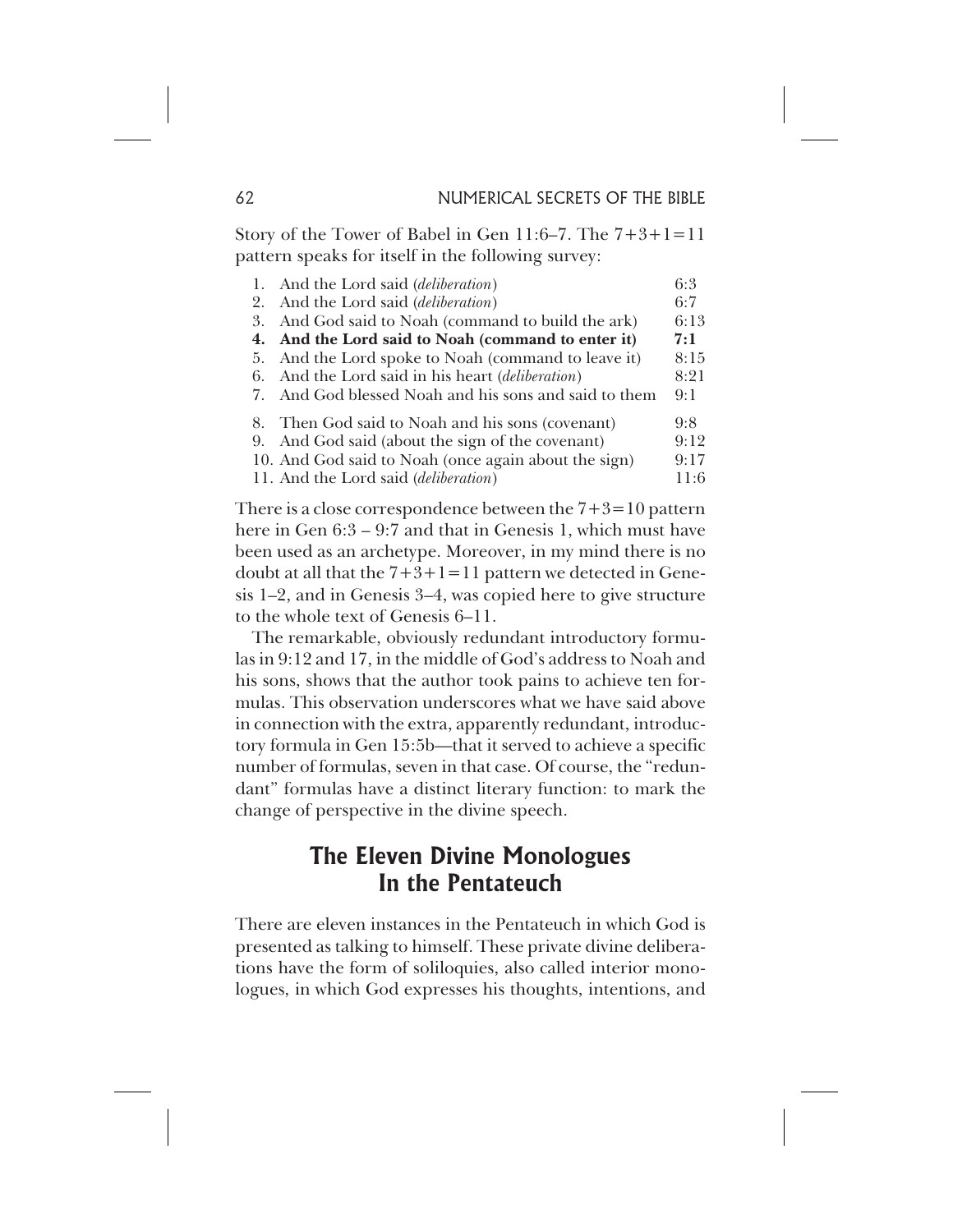decisions: he "speaks in his heart" (Gen 8:21). It appears that this particular form of God's speaking is used in the Pentateuch, and probably elsewhere, when it concerns crucial matters. In such cardinal matters, God does not act spontaneously, but ponders and reflects before making a decision.<sup>6</sup> We have already encountered seven of these monologues in the Primeval History. However, there are three more in the Tetrateuch—one in Genesis 18 and two in the book of Exodus (chapters 3 and 13)—and one in Deuteronomy 32, bringing the total to eleven. The numbers at the end of the lines give the amount of words in the introductory formulas and in the speeches respectively.

|    | Decision to create human beings (1:26)                        | $2 + 17$              |
|----|---------------------------------------------------------------|-----------------------|
| 2. | Decision to create Eve $(2:18)$                               | $3 + 9/26$            |
| 3. | Decision to banish Adam and Eve (3:22)                        | $3 + 19$              |
| 4. | Decision to limit human life span (6:3)                       | $2 + 13$              |
| 5. | Decision to wipe out the human race $(6:7)$                   | $2 + 20$              |
| 6. | Decision to spare the earth $(8:21-22)$                       | $4 + 23$              |
| 7. | Decision to confuse Babel's language $(11:6-7)$               | $2 + 28$              |
| 8. | Decision to inform Abraham $(18:17-19)$                       | $2 + 42$              |
| 9. | Decision to lead Israel from Egypt (Exod 3:17)                | $1 + 17$              |
|    | 10. Decision to alter Israel's route (Exod 13:17)             | $3 + 7$               |
|    | 11. Decision to hide his face (Deut $32:20-27$ ) <sup>7</sup> | $2 + 94$              |
|    | Total number of words: $26 + 289$                             |                       |
|    |                                                               | $289 = 17 \times 17!$ |
|    |                                                               |                       |

It should be noted that the limitation of the human life span occupies fourth place, at the center of the seven monologues in the Primeval History, the dispersion of the human race over the face of the earth being in seventh place.

Hans Nobel has studied the divine monologues particularly with regard to their numerical aspects in his dissertation on the eleven divine thoughts in Genesis–2 Kings.<sup>8</sup> In this meticulous study, he criticizes my view that there are eleven monologues in the Pentateuch and insists that Exod 3:17 should not be considered a monologue. In his view, Judg 2:20–22, God's decision not to help Israel drive out the other nations from Canaan but to test Israel through them, is the eleventh instance. Without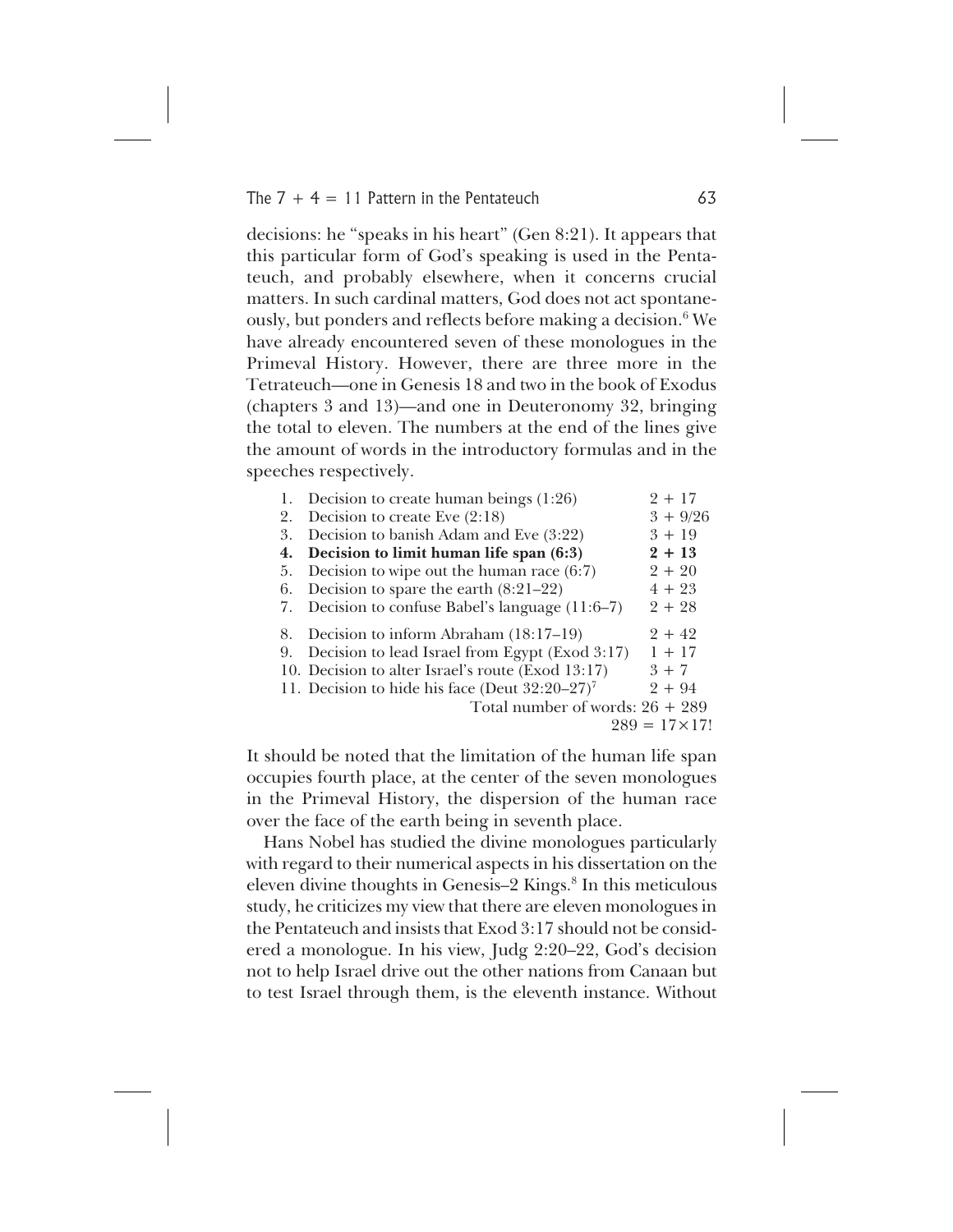going into the arguments for maintaining my own position, I would call attention to the fact that my view is underscored by an important numerical consideration. The two divine name numbers 17 and 26 significantly govern the eleven monologues in the Pentateuch. The total number of words in the introductory formulas amounts to 26, while there are exactly 289  $(17\times17)$  words in the monologues themselves. Can this be mere coincidence?<sup>9</sup>

The examples given above must suffice to illustrate the numerical patterns of 7 and  $7+3+1=11$  in the structure of the divine speeches in the Pentateuch.<sup>10</sup> The numerical aspects of the divine speeches are not limited, however, to the use of the structuring numbers 7 and 11. On the contrary, there is much more to these speeches, as we shall see in the next chapter. We have not finished with them yet. As a matter of fact, it was the study of the divine addresses that opened my eyes to the function of the numbers 17 and 26 and to their exceedingly high frequency of occurrence in these speeches.

Before we address this fascinating issue, let me conclude the present chapter by giving some examples of the use of the 7+4=11 pattern outside the divine speeches.

# **Three Genealogies in Genesis 1–11**

I detected this pattern also in three genealogies in Genesis 1–11 and in the so-called *toledoth*-formulas, "this is the history/ offspring of . . ." occurring eleven times in Genesis.

Let us examine the three genealogies first, namely the lineage:

- I. from **Adam** to the offspring of Lamech in Gen 4:1–22
- II. from **Adam** to the offspring of Noah in Gen 5:1–32
- III. from **Shem** to the offspring of Terah in Gen 11:10–27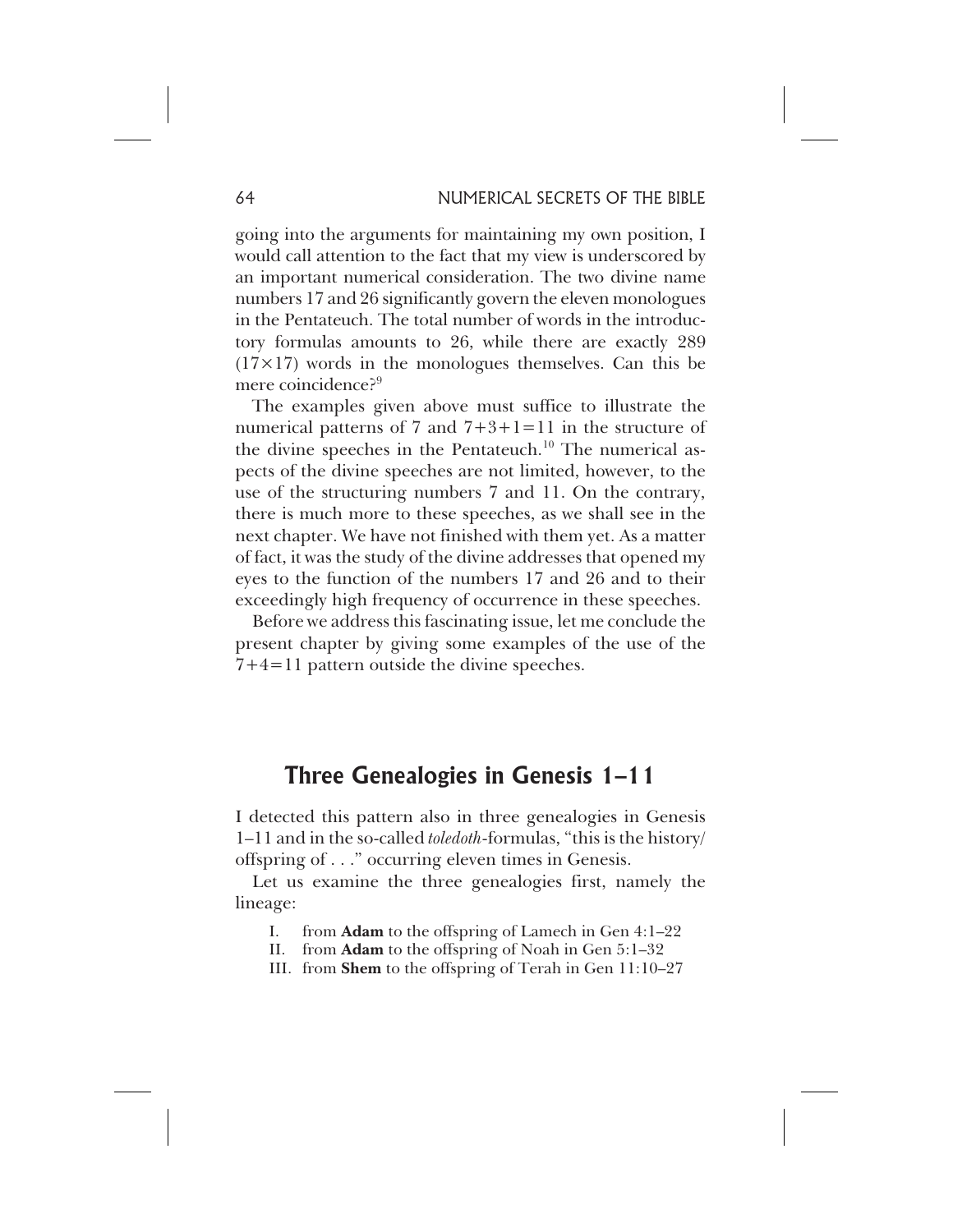|    | $I$ —Gen 4:1–22 | $II$ –Gen 5:1–32    | III-Gen<br>$11:10-27$ |
|----|-----------------|---------------------|-----------------------|
| 1  | Adam            | Adam                | Shem                  |
| 2  | Cain            | Seth                | Arpaxad               |
| 3  | Enoch           | Enosh               | Shelah                |
| 4  | Irad            | Kenan               | Eber                  |
| 5  | Mehujael        | Mahalalel           | Peleg                 |
| 6  | Methushael      | Jared               | Reu                   |
| 7  | Lamech          | Enoch               | <b>Serug</b>          |
| 8  | Jabal           | Methuselah          | Nahor                 |
| 9  | Jubal           | Lamech              | Terah                 |
| 10 | Tubal-Cain      | Noah                | Abram/Nahor/<br>Haran |
| 11 | Naamah          | Shem/Ham/<br>Japhet | Lot                   |

I would make two observations: first, in the genealogy of Adam via Seth, the *three sons* of Noah represent one generation, which also goes for the *three sons* of Terah in the genealogy of Shem. The *three sons* of Lamech, however, in the genealogy of Adam via Cain, represent three different social groups and should therefore be listed separately. Second, it is significant to notice that the seventh descendant in the first genealogy of Adam, Lamech, is not simply listed like his predecessors without further ado, but appears to receive special attention by the author, who tells something more about him. The prominence of Lamech is stressed not only by this but also by the fact that he occupies the seventh place. Significantly enough, the same is true for Enoch in the second genealogy of Adam, emphasizing his prominence as well. This pattern suggests that the person in seventh position in the genealogy of Shem, Serug, has also been endowed with a special status. What seems to be significant about him is that he concludes the line of Shem's descendants *before* the emergence of the Abraham-group, starting with Abraham's grand-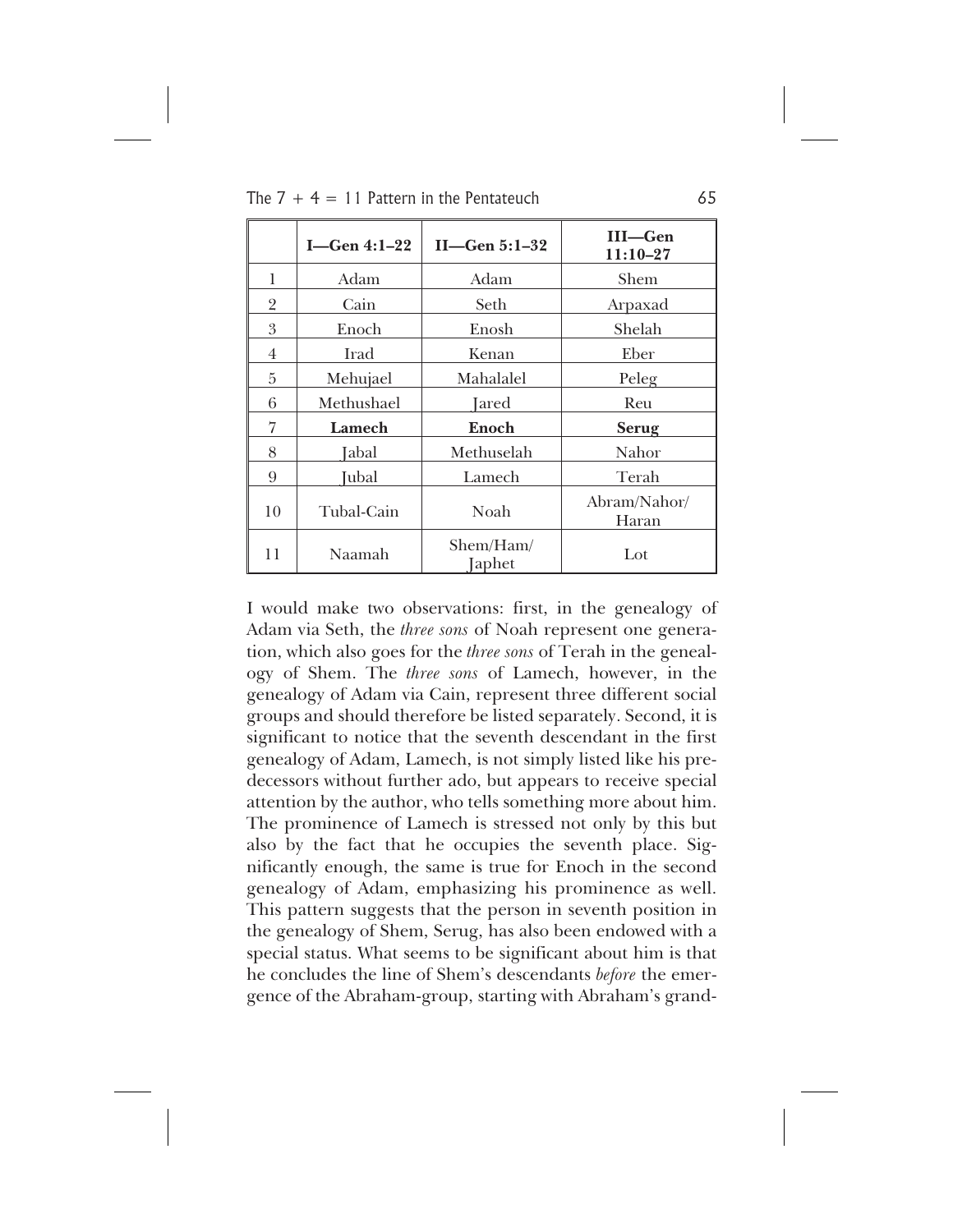father Nahor. Lot, the son of Haran, owes his mention in the genealogy to the fact that he plays a specific role in the history of Abraham.<sup>11</sup>

# **The Eleven** *Toledoth***-Formulas in Genesis**

The words *'elleh toledoth*, literally "these are the begettings/ procreations of . . ." should be translated either: "these are the descendants of . . ." or "this is the (hi)story/offspring of . . ." or "this is the (hi)story of the descendants of . . ." Since a genealogy itself was regarded as "history," it is difficult to decide which rendering to choose in each instance, but since it is not relevant in the present context, I shall translate consistently "this is the history of . . ." without implying of course that they deal with history in the modern sense of the word.

| This is the history of heaven and earth.<br>1.            | 2:4   |
|-----------------------------------------------------------|-------|
| 2. This is the history of Adam                            | 5:1   |
| 3. This is the history of Noah                            | 6:9   |
| This is the history of Noah's sons<br>4.                  | 10:1  |
| $1/5$ . This is the history of Shem                       | 11:10 |
| 2/6. This is the history of Terah (Abraham!)              | 11:27 |
| $3/7$ . This is the history of Ishmael                    | 25:12 |
| 4/1. This is the history of Isaac (Jacob and Esau!)       | 25:19 |
| $5/2$ . This is the history of Esau                       | 36:1  |
| 6/3. This is the history of Esau, father of Edom          | 36:9  |
| 7/4. This is the history of Jacob (Joseph!) <sup>12</sup> | 37:2  |

The survey shows that the book of Genesis is structured by these eleven "headings" phrased with the stereotyped formula *'elleh toledoth*, introducing eleven narrative blocks. At first glance, the familiar  $7+4=11$  pattern seems to occur here in reverse order:  $4+7=11$ —that is, if we take the flood as a turning point, which seems to be the most important caesura in the Genesis narrative. It is still possible, however, that the current order of  $7+4=11$  was intended. In that case the turning point is the death of Abraham (Gen 25:1–11) and the "history of Ishmael" in Gen 25:12–18, which concludes the Abraham cycle (Gen 11:27 – 25:11). After this caesura,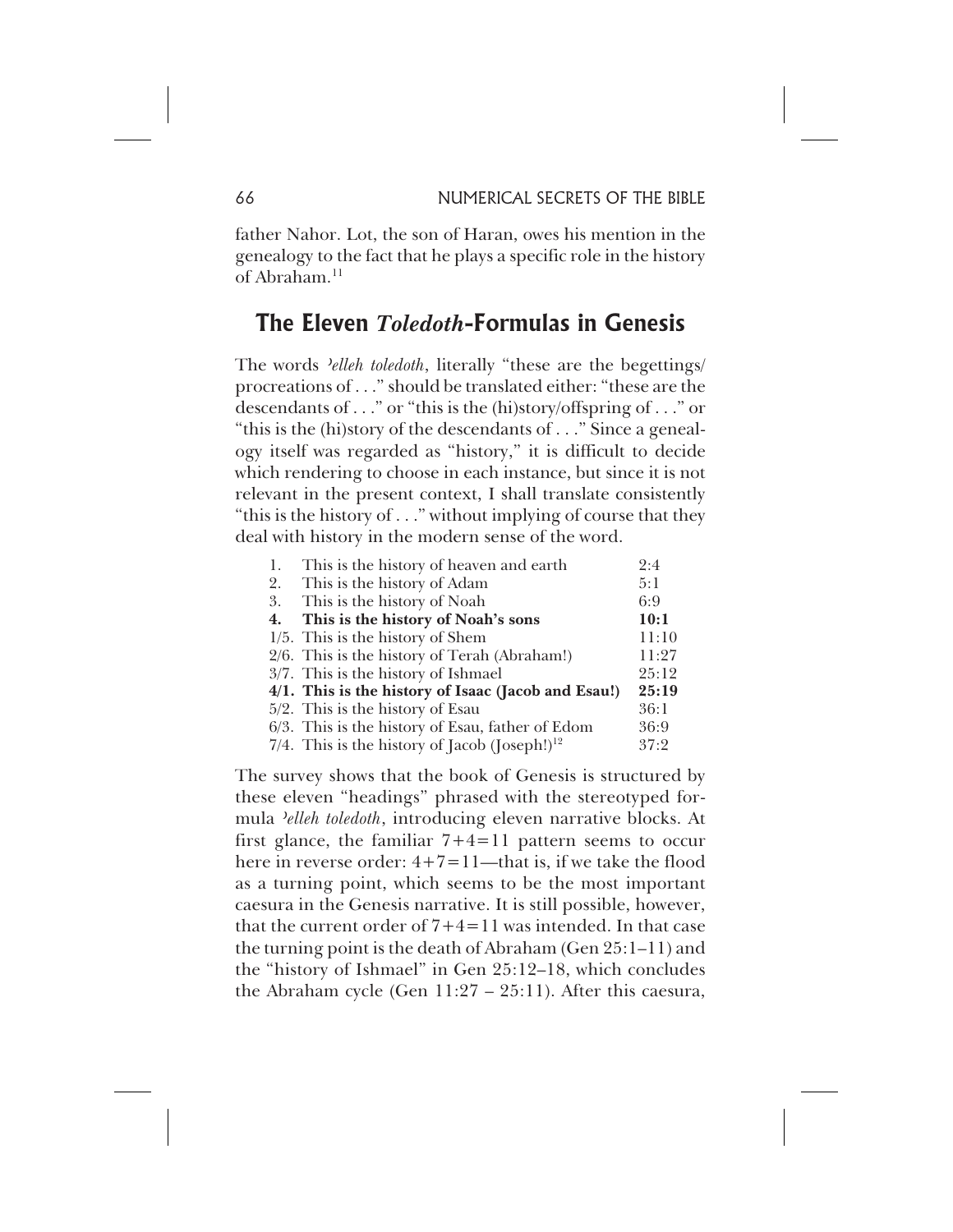we find the story of Jacob and Esau, introduced in 25:19 by the formula, "this is the history of Isaac."

# **The Role of 7 in the Life Spans Of the Patriarchs**

In passing, I would call attention to the function of 7 in the rather baffling exceptionally high life spans attributed to the antediluvian ancestors of humanity in Genesis 5. In light of Gen 6:3, where it is said that God limited the life span of humans to 120 years, it is clear that the high life spans here, and in the genealogy of Shem in Gen 11:10–32, and those mentioned elsewhere, should not be taken in a fundamentalistic/rationalistic way as real historical data. These numbers were intended to be symbolic, whether or not we are able to recover their precise meaning.

The Austrian orientalist and biblical scholar Claus Schedl has suggested a plausible explanation for the life spans of five of the ten antediluvian patriarchs: Mahalalel (895 years), Jared (962 years), Enoch (365 years), Methuselah (969 years) and Lamech (777 years). The life span of 365 years, the number of days in a solar year, attributed to Enoch suggests a connection with the planets. According to Schedl, who refers to the calculations of the French scholar M. Barnouin, the life spans of the four others should be interpreted as representing the orbital times (in days) of two planets in conjunction:  $13$ 

| $Mercury + Mars$ | $116 + 780 = 896(5)$ | Mahalalel |
|------------------|----------------------|-----------|
| Venus + Saturn   | $584 + 378 = 962$    | Jared     |
| Jupiter + Saturn | $399 + 378 = 777$    | Lamech.   |

The highest life span of all, the 969 years of Methuselah, is interpreted by Schedl as  $840 (7 \times 120)$  plus the sum of the digits in the years mentioned with respect to these three: their age at the begetting of a successor, the rest of their years, and their total life span: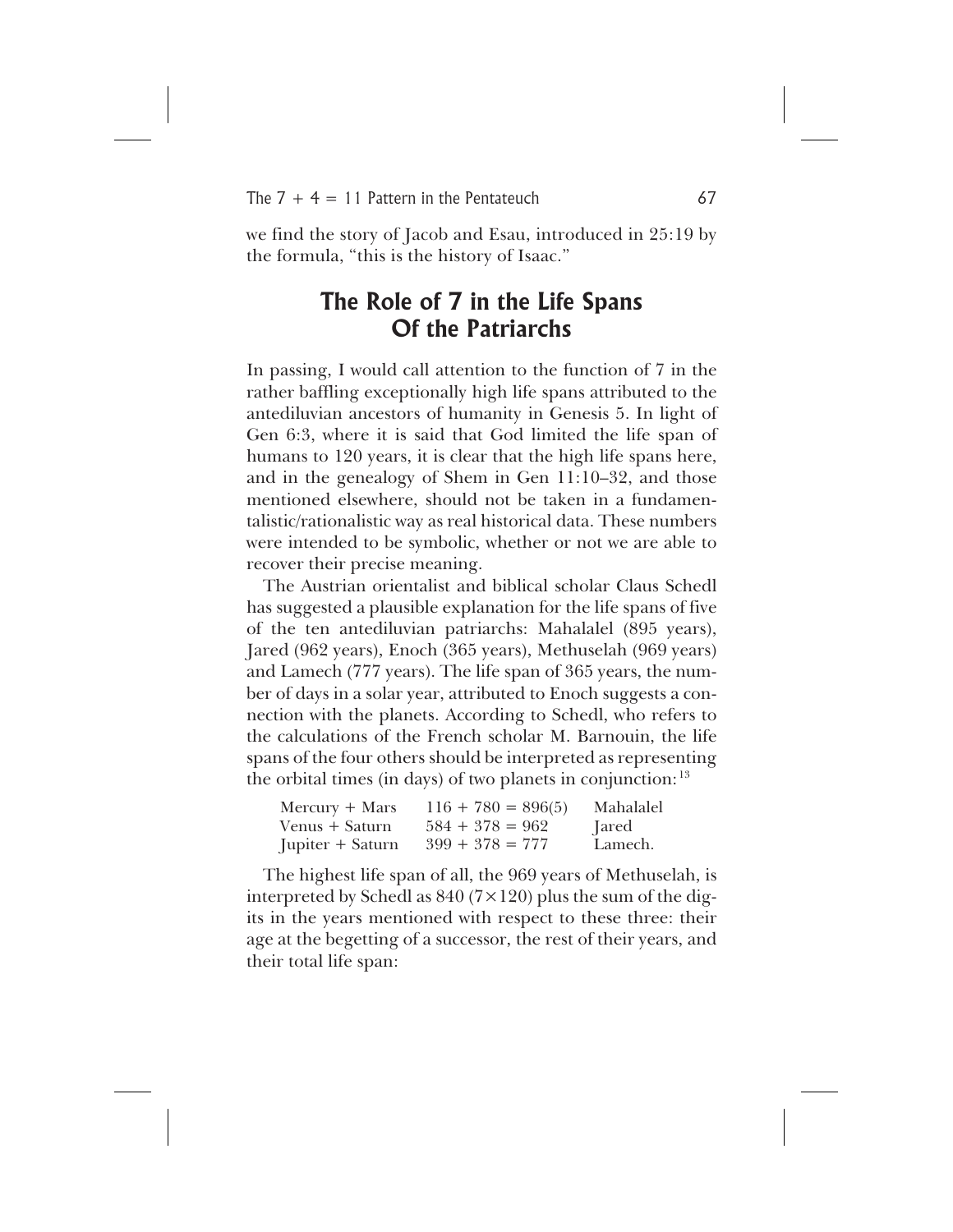|           | Begetting-<br>age | Remaining<br>Years | Total life<br>span | Sum of<br>digits |
|-----------|-------------------|--------------------|--------------------|------------------|
| Mahalalel | 65                | 830                | 895                | 44               |
| Jared     | 162               | 800                | 862                | 34               |
| Lamech    | 182               | 595                | 777                |                  |

Methuselah's life span can be explained as  $129 (= 44 + 34 + 51)$  $= +840 = 969$ . A comparable procedure is used in regards the life span of Joseph, whose 110 years are made up of the sum of numbers featuring in the life spans of his predecessors—see chapter 5 under "The Divine Name Numbers Signifying God's Presence."

K. Th. Eisses has drawn attention to the fact that the sum of the begetting ages of all ten patriarchs (1556) and the sum of their remaining years (7019) have special significance: the sum of their digits is 17. He presents several rather complicated calculations to show that there are more instances of the presence of the numbers 17 and 26 in this genealogy. See his article cited in note 13.

The life spans of the five remaining patriarchs have not yet been explained satisfactorily—that of Adam, Seth, Enosh, Kenan, and Noah. Schedl's interpretation of the life span of Methuselah, taking 840 as the basic number to which another number has been added, could provide the key to solve the riddle of the remaining life spans. The number 840 should be interpreted as representing a supermaximum life span: 7 times the maximum of 120 years according to Gen 6:3. Could these five life spans have been constructed by the addition of particular numbers to the supermaximum of 840 years? If we deduct 840 from the life spans attributed to the remaining patriarchs, we get five reasonable, normal life spans.

| Adam  | $930 - 840 = 90$ years  |
|-------|-------------------------|
| Seth  | $912 - 840 = 72$ years  |
| Enosh | $905 - 840 = 65$ years  |
| Kenan | $910 - 840 = 70$ years  |
| Noah  | $950 - 840 = 110$ years |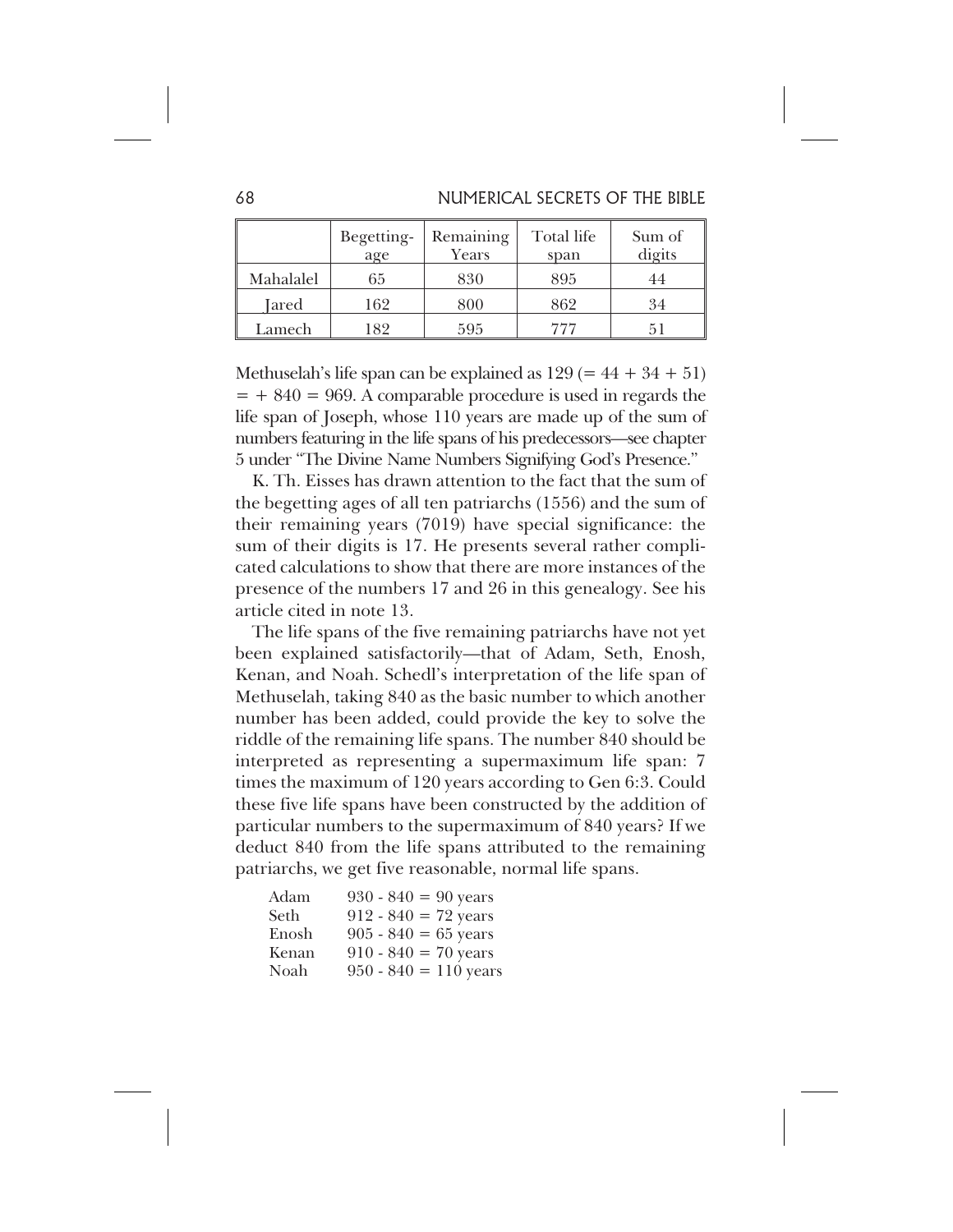How these numbers should be interpreted is not certain, but I would suggest that they might have had a particular function in connection with the ways of dividing the time span between Creation and the flood into periods. As I cannot go into this fascinating material here any further, it must suffice to refer to the literature on the subject.<sup>14</sup>

There is no evidence to support the idea that the symbolic number 7 played a role in the life spans of the patriarchs Abraham (175), Isaac (180), Jacob (147), and Joseph (110), and the matriarch Sarah (127). The suggestion that Sarah's 127 years  $=$  $2\times60+7$ , Isaac's 180 years =  $3\times60$ , and Jacob's 147 years =  $2\times70+7$ , is too facile to be taken seriously. Moreover, it does not explain the life spans of Abraham and Joseph. We shall return later to the life span of Sarah. I have discovered that the life spans of these four patriarchs have nothing to do with the number 7, since they were derived schematically from the divine number 17, as shown in the next chapter.<sup>15</sup>

# **How Did 7 Acquire Its Symbolic Meaning?**

The extreme popularity of the number 7 as a structuring device in the Bible calls for an explanation of its symbolic significance expressing fullness, completeness, abundance, and the maximum, the highest possible attainable amount or number. In the previous chapter, we have referred to this number when we studied the origin of the symbolism of closely related number 12, signifying completeness, perfection, and totality. Both numbers derive their symbolic meaning from the combination of 3 and 4, 12 being the product of these factors and 7 their sum.

As we have seen, 3 represents the three vertical dimensions of the cosmos: the vault of heaven, the earth and the nether world, and 4 the horizontal dimensions: the four quarters. Thus 12 was used particularly to express the idea of the perfect, harmonious totality, while 7 was employed to signify more specifically the cosmic totality, being the sum of 3, representing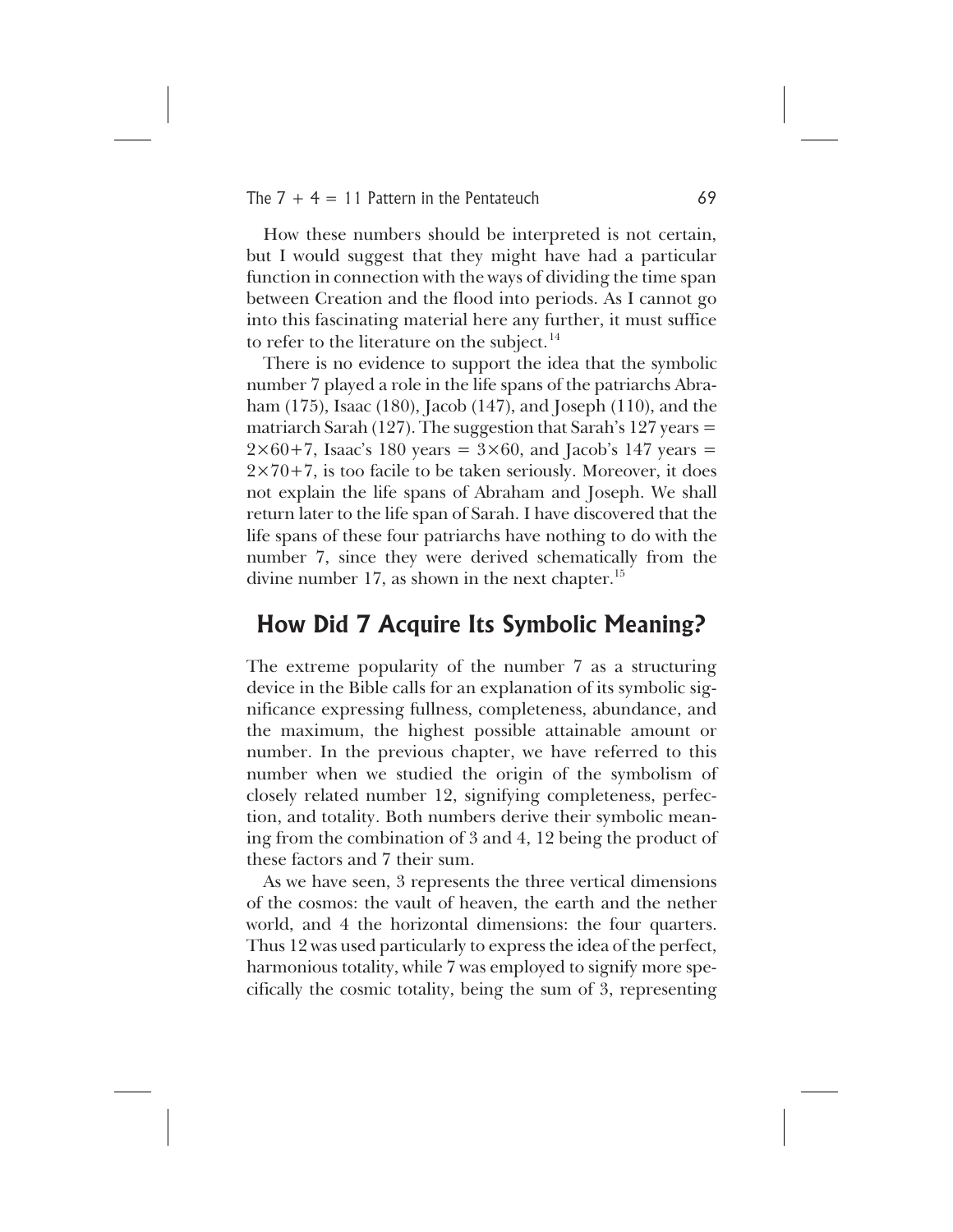the heavenly totality, and 4 representing the terrestrial totality. This made 7 an extremely holy number, not only in ancient Israel but also in Egypt, Mesopotamia and among other peoples in the ancient Near East and elsewhere in the world.<sup>16</sup>

In Israel, the popularity of 7 as a structuring device was considerably enhanced by its use in the Story of Creation and, as we have shown above, by imitating the shape of the Menorah, with its unmistakable focal point flanked by six branches. The belief in antiquity that there were seven planets certainly contributed to the popularity of 7, linking it once again with the heavens. In addition to this, 7 played a crucial role in time reckoning and in fixing religious festivals. The lunar month of 28 days consisted of 4 cycles of 7 days, determined by the 4 phases of the moon.

The combination of 4 and 7 brings us to the symbolism of their sum, 11, the less known but nevertheless important symbolic number, which we have already encountered in Luke's genealogy of Jesus.

# **The Number of Fulfillment, 11**

The number eleven, the sum of 4 as the number of extensiveness and 7 as the number of fullness seems to have developed in the course of time a separate status and its own characteristic symbolism. The fact that we have encountered the number 11 several times and in diverse respects in the Primeval History in the first eleven chapters of Genesis, could be an indication of its symbolic function: to express the idea of fulfillment. The divine blessing in Gen 1:28 explicitly encourages male and female human beings to be fruitful and increase, "and to fill the earth." Significantly enough verse 28 is composed of exactly 22  $(2 \times 11)$ words and  $88 (8 \times 11)$  letters (in the Hebrew text). That there are 11 chapters in the Primeval History according to the chapter division we have in our translations may be a matter of coincidence, but it cannot be excluded that this division was partly based upon knowledge of the use of the number 11 in Genesis.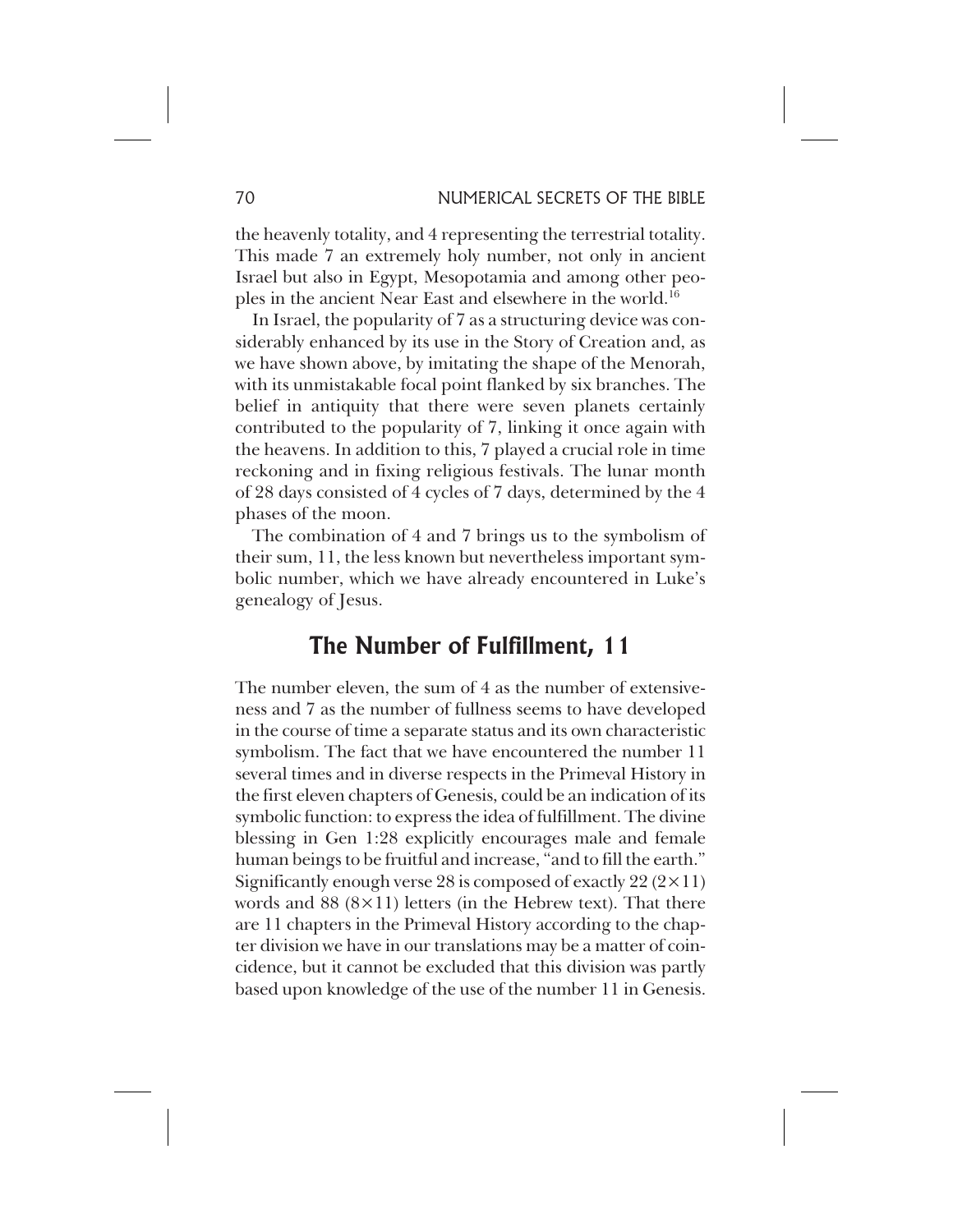This goes for the first eleven chapters of Deuteronomy too. When I wrote my commentary on Deuteronomy 1–11, I found several instances of the use of the  $7+4=11$  pattern giving structure to the "larger" and "smaller" literary units.<sup>17</sup>

A glance at the table of contents will give the reader an impression of the use of the pattern in the structure of the eleven "larger literary units" in chapters 1–3 and the seven "larger literary units" in chapters 4–11. In the survey on the following page, the "larger units" are printed bold and numbered I, II, etc.; the "smaller units" are numbered 1, 2, etc.

We shall examine more closely the intriguing menorahstructure of Deuteronomy 4–11 in chapter 5—and its fascinating central chapter 7 having its own menorah-structure—see under the heading "Counting Verses in Deuteronomy." It must suffice here to say that not only the "larger literary units" 4:1–43 and 5:1 – 6:3 but also 10:12 – 11:32 are structured by the 7+4=11 pattern, and that the two passages that flank the central chapter,  $6:4-25$  and  $8:1-9:6$ , together form the pattern  $4+7=11^{19}$ 

In the first eleven chapters of Genesis, we find the story of the increase and expansion of the human race over the face of the earth and the development of different nations. It is therefore not surprising to see how the three genealogies are structured by the 7+4=11 pattern. Neither did it surprise me when I examined Gen 11:1–9, the Story of the Tower of Babel, and discovered that the passage consists of exactly 121  $(11 \times 11)$ words, and found that verse 8, telling how God dispersed the people from there all over the earth, comprises 11 words.

One could shrug all this off as a matter of pure chance, but there is more evidence of the use of the number 11 in passages dealing with the idea of fulfillment and filling. One of the aims of the stories in Genesis 12–50 about the wanderings of the landless patriarchs is to give substance to the belief that God promised to increase their numbers and to give them land to settle. As we know, the books of Exodus through Joshua tell the story of the fulfillment of these promises: how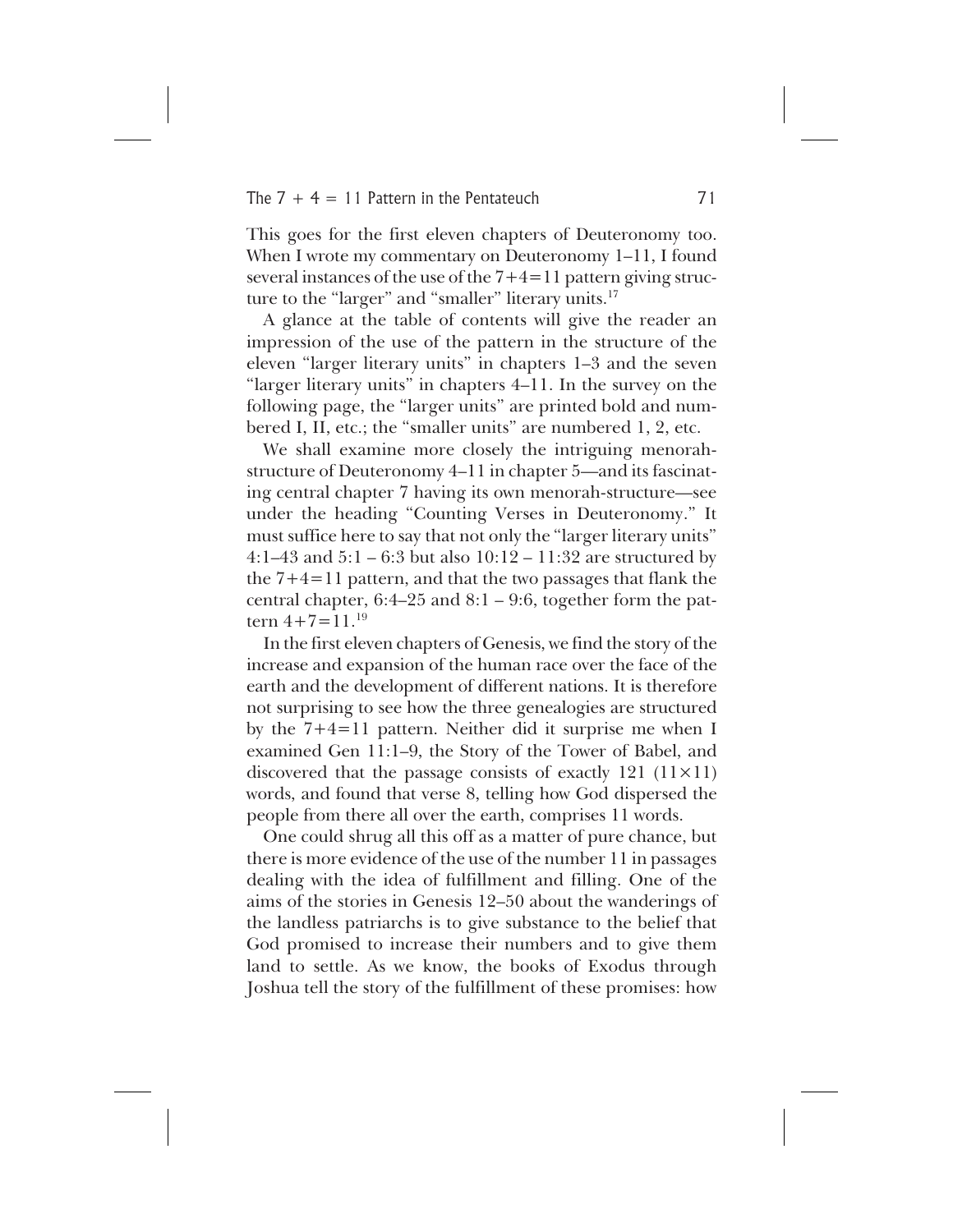| Deuteronomy $1-3 + 4:44-49^{18}$ |                       |                                                                                                        |  |  |
|----------------------------------|-----------------------|--------------------------------------------------------------------------------------------------------|--|--|
| $\mathbf{I}$<br>$\mathbf{H}$     | $1:1-5$<br>$1:6 - 18$ | Preface introducing the whole book<br>Horeb, starting point for the journey<br>$1.1:6-8$<br>$2.1:9-15$ |  |  |
| Ш                                | $1:19 - 2:1$          | $3.1:16-18.$<br>From Kadesh to the promised land<br>4. $1:19-22$<br>$5.1:23-28$                        |  |  |
|                                  |                       | $6.1:29-33$<br>$7.1:34 - 40$<br>8.1:41-45<br>$9.1:46 - 2:1.$                                           |  |  |
|                                  | IV $2:2-15$           | <b>From Seir to the Zared</b><br>10.2:2-8a<br>11.2:8b-15;                                              |  |  |
| $\mathbf{V}$                     | $2:16 - 25$           | <b>Crossing the Arnon</b><br>$12.2:16-19$<br>13.2:20-23<br>14.2:24-25.                                 |  |  |
| VI —                             | $2:26 - 37$           | <b>Conquest of the land of Sihon</b><br>$15.2:26 - 30$<br>$16.2:31-35$<br>17.2:36-37.                  |  |  |
|                                  | VII 3:1-10            | Conquest of the land of Og<br>$18.3:1-4$<br>$19.3:5-7$<br>$20.3:8-10.$                                 |  |  |
|                                  | VIII 3:11-17          | Occupation of the conquered land<br>$21.3:11-14$<br>$22.3:15-17.$                                      |  |  |
| $\mathbf{I} \mathbf{X}$          | $3:18 - 22$           | Moses commands the conquest of Canaan<br>23.3:18-20<br>$24.3:21-22.$                                   |  |  |
| $\mathbf{X}$                     | $3:23-29$             | <b>Entrance refused to Moses</b><br>25. 3:23-25<br>26. 3:26-29.                                        |  |  |
|                                  | XI 4:44-49            | Epilogue                                                                                               |  |  |